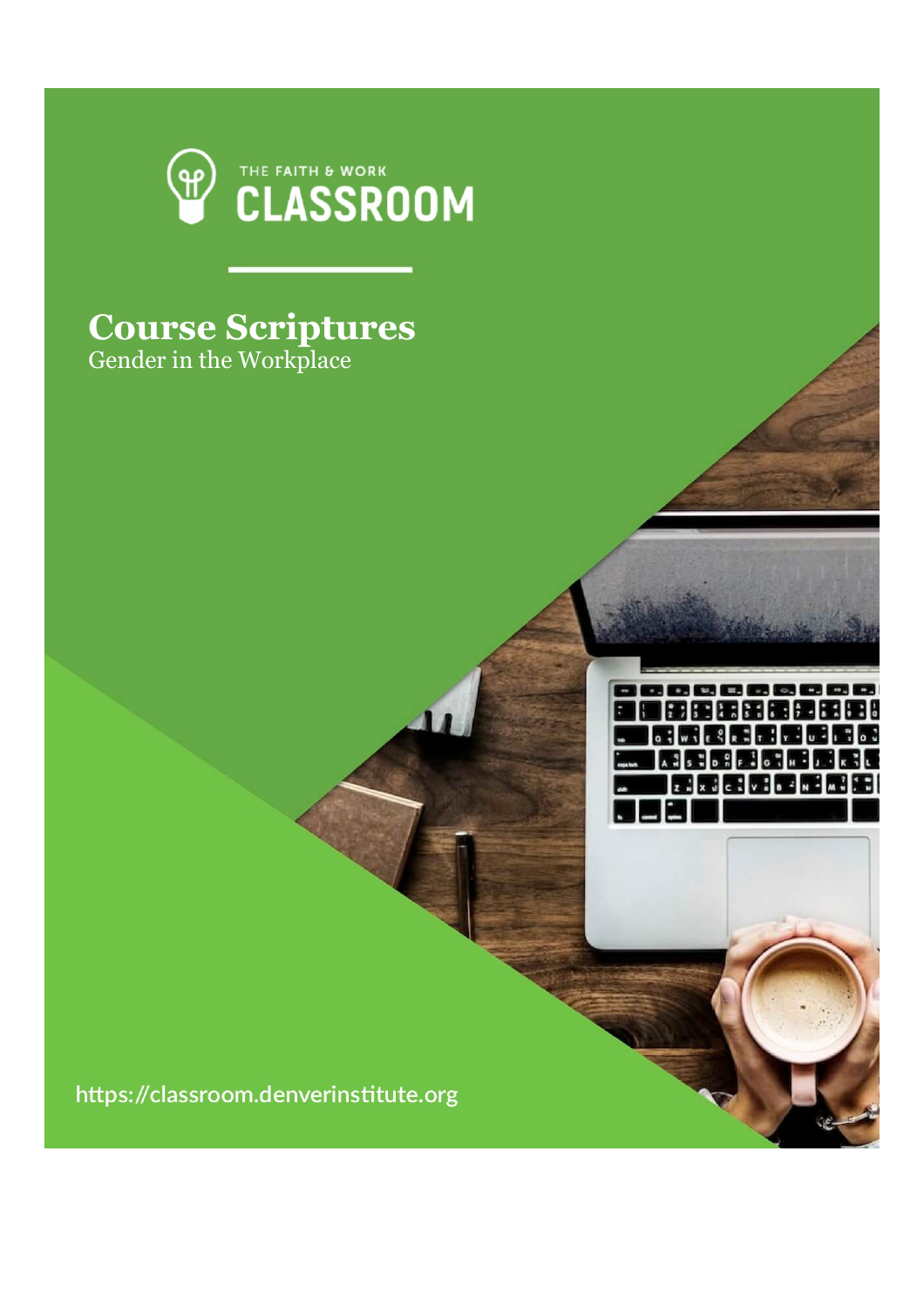

 $26\,$  Then God said, "Let us make man in our image, after our likeness. And let them have dominion over  $^{26}$  Then God said, "Let us make man in our image, after our likeness. And let them have dominion over the fish of the sea and over the birds of the heavens and over the livestock and over all the earth and over every creeping thing that creeps on the earth."

<sup>27</sup> So God created man in his own image,

in the image of God he created him;

male and female he created them.

<sup>28</sup> And God blessed them. And God said to them, "Be fruitful and multiply and fill the earth and subdue it, and have dominion over the fish of the sea and over the birds of the heavens and over every living thing that moves on the earth."  $\dots$  <sup>31</sup> And God saw everything that he had made, and behold, it was very good. And there was evening and there was morning, the sixth day.

Genesis 1:26–28, 31

 $$\mathsf{15}$$  The Lord God took the man and put him in the garden of Eden to work it and keep it.  $^{16}$  And the Lord  $^{15}$ God commanded the man, saying, "You may surely eat of every tree of the garden, <sup>17</sup> but of the tree of the knowledge of good and evil you shall not eat, for in the day that you eat of it you shall surely die."

<sup>18</sup> Then the Lord God said, "It is not good that the man should be alone; I will make him a helper fit for him."<sup>19</sup> Now out of the ground the Lord God had formed every beast of the field and every bird of the heavens and brought them to the man to see what he would call them. And whatever the man called every living creature, that was its name. <sup>20</sup> The man gave names to all livestock and to the birds of the heavens and to every beast of the field. But for Adam there was not found a helper fit for him.

Genesis 2:15–20

 $\epsilon$  Mevertheless, in the Lord woman is not independent of man nor man of woman.

1 Corinthians 11:11

 $\epsilon$   $\epsilon$ <br>Do not be conformed to this world, but be transformed by the renewal of your mind, that by testing you may discern what is the will of God, what is good and acceptable and perfect.

Romans 12:2

<sup>3</sup> Do not let your adorning be external—the braiding of hair and the putting on of gold jewelry, or the " "clothing you wear— <sup>4</sup> f a gentle and quiet spirit, which in God's sight is very precious.